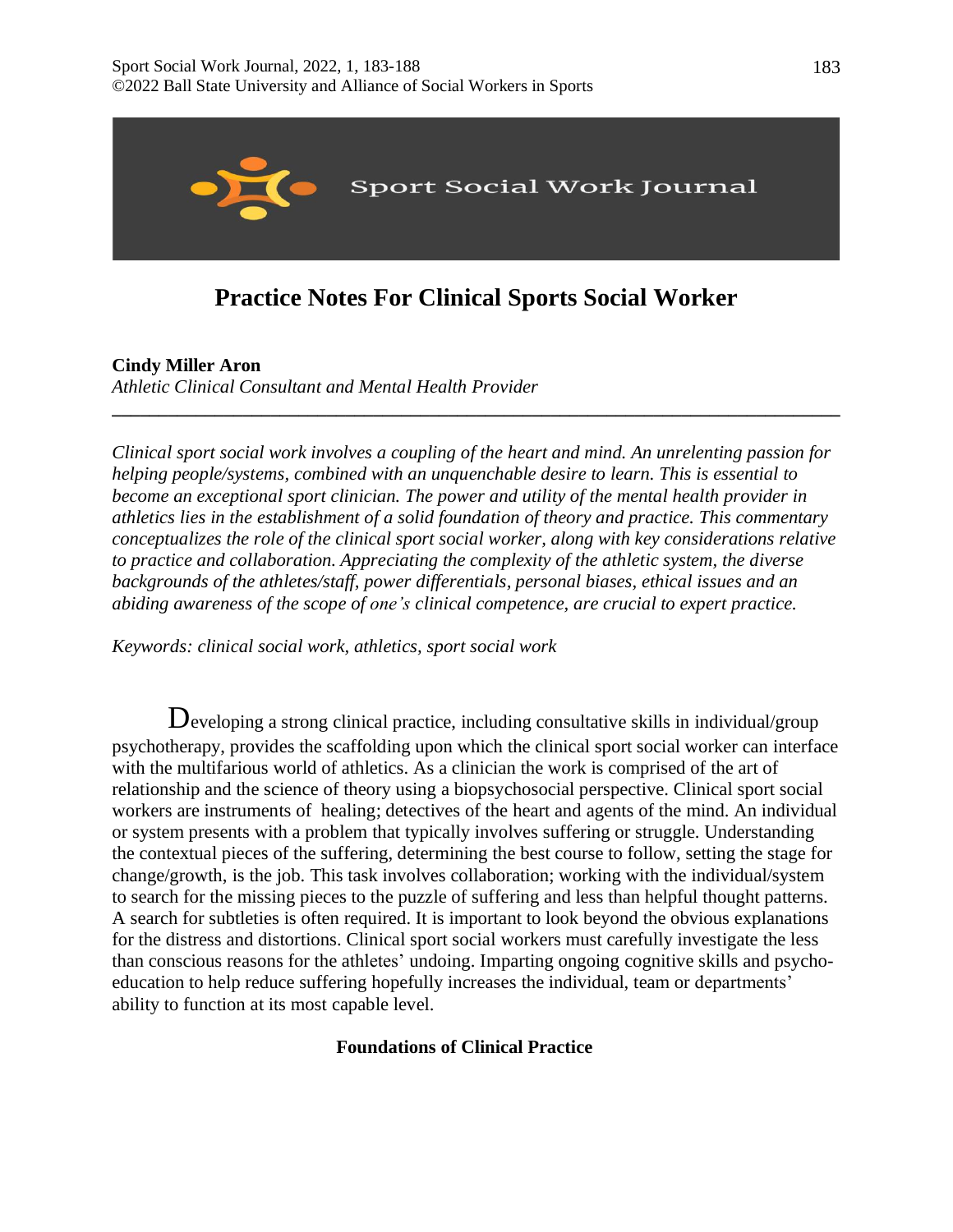Clinical practice is comprised of many factors, depending on the practitioner and the scope of their interests/capabilities. Expert practice evolves over many years, utilizing the kind of determination and openness to learning, that high performing athletes need to be their best. This includes expertise in psychodynamic/relationship-based therapies (e.g., CBT), and shortand long-term individual and group approaches to care. Familiarity with substance abuse issues, trauma related disorders, eating disorders, bipolar disorders and psychopharmacology strengthens the practice foundation. A strong suit clinical sport social workers bring to athletes/athletic systems, is the keen appreciation for the cultural context of the athletes' background, as well as the repercussions of functioning within the top-down authoritative culture of athletics. Utilizing an understanding of systems and dynamics is foundational to consultative services to athletic teams and athletic departments. These skills allow the clinical sports social worker to provide consultation intra- and inter-departmental crisis', athletic program development, advocacy and education. Regardless of the task at hand, clinical sport social work is founded upon the value of relationship, and the notion of starting where the client is.

Humans are hardwired for relationships (Geller & Porges, 2014). Understanding and appreciating developmental theory provides a solid base to understand why relationship health lowers the risk of developing mental health symptoms. The culture of athletics has protective factors, with built in opportunities for connection and belonging. It also has significant risk factors, particularly as an athlete becomes identified as elite. The more commodified and objectified the individual, the more differentiated they become from their peers. This separation can become a risk factor for developing mental health symptoms. The culture of athletics as a whole can be isolating, particularly as skill levels increase. The more elite athletes become increasingly secluded increasing the risk factor for sexual abuse. (Reardon et al., 2019).

Strong clinical practice is firmly rooted in theory. Theories are built upon the given knowledge base at a time. Grounding one's professional self in a theory base provides the scaffolding upon which to think about, appreciate, and understand where the strengths and areas of vulnerability are for a client. Developmental theory, psychodynamic theory, cognitive behavioral theory, existential theory, and humanistic theory all bring important clues to further make sense of a client's struggles The intersection of race, diversity, and gender has implications for socio-political oppression within the context of sport (Carter-Francique et al., 2013). Theory is the backdrop. Cultural context is where the action takes place, including the culture of athletics.

## **Nut and Bolts of the Therapeutic Interface**

The essence of a clinical social work interview is focused upon relationship (Goldstein et al., 2009). The athlete's relationship to the clinician in the room, the relationship of the athlete to their sport, family, friends, culture, and essentially their relationship to the context of their lives establishes the base for clinical intervention. The initial meeting represents a microcosm of all of these factors. This meeting provides the emotional container of safety (e.g., listening carefully, being attuned to the athlete's experience), which allows the clinical sports social worker to gather data that will contribute to an initial impression of the athlete. This data needs to be historical, including family history and their educational/social history. Close attention needs to be paid to significant personal/family events. For example, frequent and/or disruptive moves, significant illness in any family member, divorce, death, etc.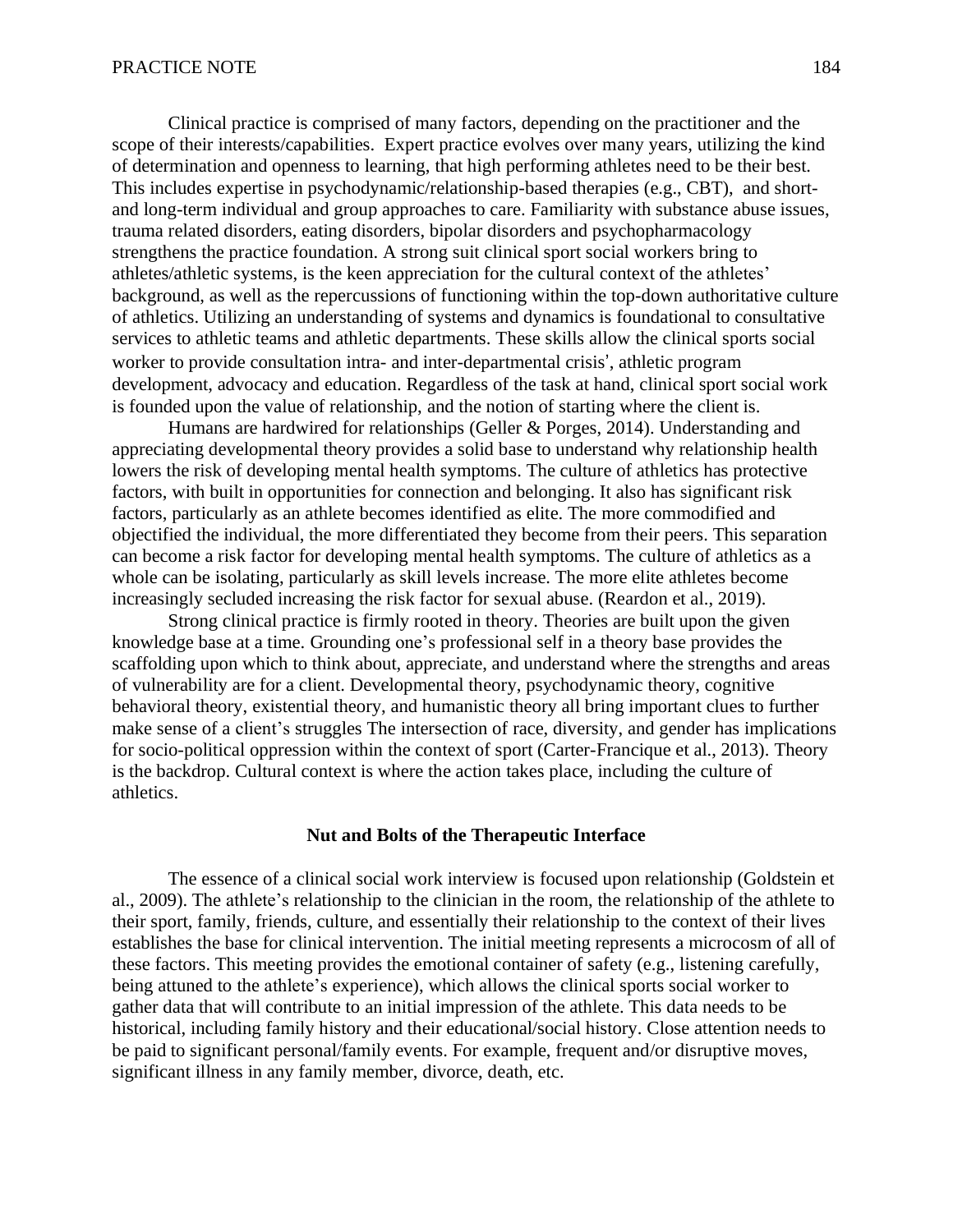Gathering the data is accomplished by creating clear parameters, letting the athlete know what you will be doing with the designated time, maintaining a fidelity to the structure of the session without a rigidity, and addressing the protocols relating to confidentiality. Solving the therapeutic puzzle requires a great deal of inquiry beginning during the initial session. The exception to this is if the athlete presents in crisis. The first task then is safety and containment, both in the therapy room and the person's life. There are different kinds of interview questions (Sommers-Flanagan, & Somemers-Flanagan 2013). Closed-ended questions are necessary to get key facts and demographics. Open-ended questions allow more autonomy for the client to share their experience, which in turn fosters an environment in which the client is less defensive and more likely to open up. Swing question can be answered yes or no, but is constructed to allow the client the option to not respond, which often will result in increased safety within the room for the individual. An example of the same question asked three different ways:

- Closed-ended: Did your first panic attack happen on the football field?
- Open-ended: Tell me a bit more about your first panic attack.
- Swing: Would you be willing to share more about the panic attack you experienced?

By paying attention to the athlete's strengths and viewing vulnerabilities as by-products of life circumstance, allows the clinical sport social worker to interact with the client in growthpromoting ways that the athlete may not have previously experienced (Kohut, 2010). Clinical sport social workers must be careful with assumptions they could make about the athlete's experience. This allows for a different kind of interpersonal experience for the athlete; where their experience is the one that matters. There are times clinicians need to go beyond empathy and point out self-sabotaging/destructive behavior. In the end, it is the athlete's choice on whether they want to embark in the change process. Helping the athlete appreciate that there is a choice to be made can be empowering (Sommers-Flanagan & Sommers-Flanagan, 2013).

Being patient with the therapeutic process can be difficult, particularly given the pressures of performance. Healing from emotional injury is no different than healing from physical injury (Hainline & Reardon, 2019). The athlete may need to understand the rehabilitation of one's emotional life can be slow and also steady. It is common for athletes, as well as other members of the multi-disciplinary team, to want advice. Offering concrete tasks within an overarching framework typically is most effective. Simple advice may be requested, but often is not what is wanted or needed at the time. Advice can perpetuate dependency, undermining the athletes' self-efficacy. This can affect the athlete's sense of autonomy, as well as their developing sense of self. It is important to recognize the athlete's wish to get better. The best advice resides in the development of a treatment plan with mutually agreed upon goals, shifting the goals as needed with the task at hand.

## **Assessment and Diagnosis**

Assessment and diagnostic skills are an essential part of a clinical sport social worker's job. This takes ongoing education and direct service experience. Clinical sport social workers need to be able to make a differential diagnosis based upon the presentation of symptoms and a careful history. It is important to know when to make referrals and for what. With athletes the presenting problem often relates to performance complaints and/or somatic concerns. These issues are frequently expressions of anxiety and depression in disguise. They are manifestations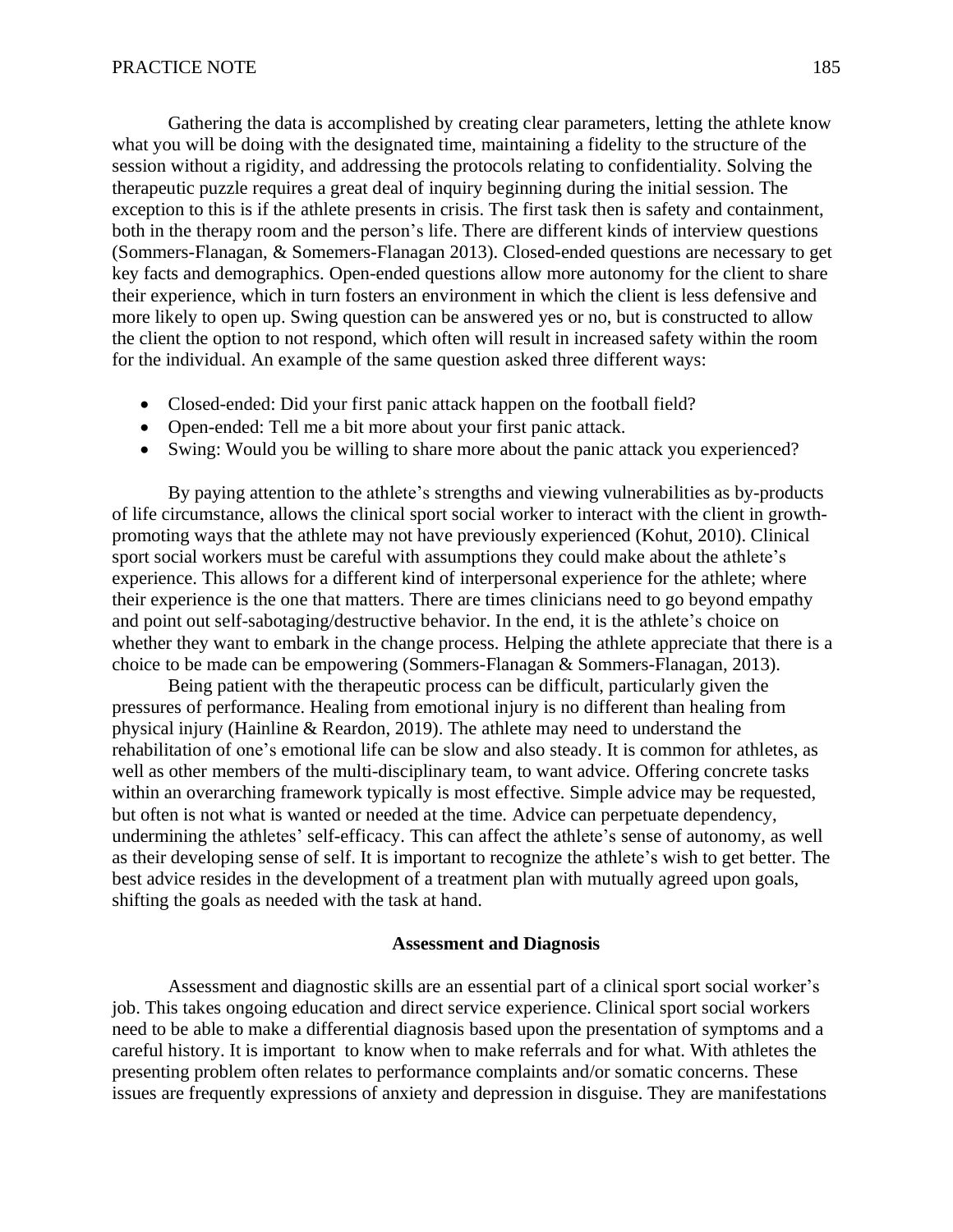of underlying distress that are split off from the consciousness of the athlete. In addition to being hidden from the athlete themselves they present real life problems that restrict the athlete's freedom to perform in their sport. (Aron & Lefay, 2021)

# **Case Example One**

A 20-year-old, male transfer football player is referred for an evaluation as a result of explosive anger episodes and fighting at practice. The athlete described his behavior as uncharacteristic and a surprise to himself. He said that he would feel triggered by a small comment of a coach or player. The notable events in his childhood were experiences in foster care until the age of four, when he and his siblings were adopted by a stable, loving family. He reports his childhood experience being positive (e.g., success in school and sports). He has a particularly strong attachment to his father, who was his childhood coach as well as being an educational administrator and coach in the community. When the athlete was ten, he recalls being unexpectedly picked up at school by a relative who took his siblings and him home to tell them that their father had died suddenly that morning. As the oldest child he became the man of the house. Although this is a role, he expressed being proud of, it did not come without cost. He described having to fight for everything athletically. He was undersized for his position but had the speed and agility to be effective. Fast forward to the current circumstance. After unpacking the family history as well as his history of anxiety it became quite apparent that he had an underlying anxiety disorder as well as PTSD from the death of his father. This is an insightful young man who could use the overarching dynamic frame to understand what is going on in practice, as well as some specific cognitive skills to manage the arousal he experienced during practice. Another explosive event did not happen after the first session. He continued in treatment to work on his history and management of anxiety disorder.

It is not enough to simply identify depression or anxiety symptoms. It is crucial to the treatment of the athlete to tease out the underlying causes of these symptoms. Effective clinicians need to be able to distinguish between anxiety that indicates an anxiety disorder, versus a mood spectrum disorder, verses an adjustment reaction, versus trauma. It is crucial to consider medical conditions, unrelated to psychiatric presentations that contribute to the expression, leaving no proverbial stone unturned. Co-morbid conditions, such as substance use/abuse need to be evaluated. Solving a diagnostic puzzle needs to transpire in an ongoing manner; as long as there is suffering, a sport social worker needs to continue to explore and examine all possible ways to understand the athlete's experience. When giving our diagnostic impressions providing a big picture (macro) way for the athlete to think about their current experience, coupled with a here and now (micro) perspective that sets the stage for movement forward.

# **Case Example Two**

An African American freshman football player is referred for treatment as a result of frustrated football and educational staff members. These staff members state the he was not showing up for compulsory meetings, would show up late, leave early, and was out of compliance with mandatory requirements. In addition to the inconsistent behavior, a point was made that he had been in special education classes throughout high school and that he perhaps did not intellectually understand expectations. At the initial meeting with the young man who was understandably anxious, he expressed he was not sure why he was behaving as he was. He shared how he simply becomes overwhelmed from time to time must retreat to his room. After a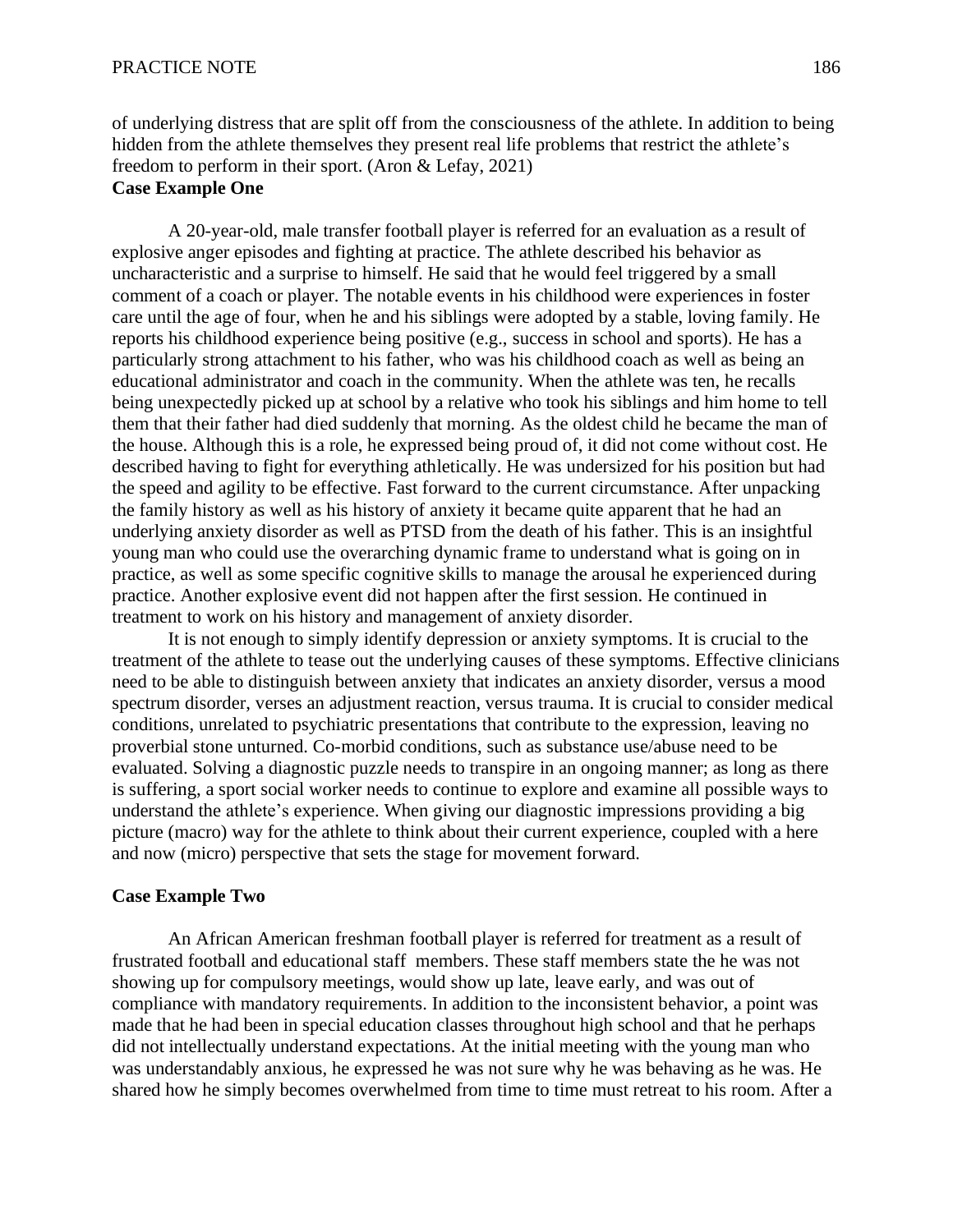few sessions of working with him around managing to follow what is expected it became very clear that he had social anxiety. This was undiagnosed and likely had been operative with him for a long time, which contributed to why his school performances suffered. It is also likely that there was a racial bias involved in the placement in the high school special education classroom. Once this was properly identified, medication was put into place, as well as using cognitive behavioral techniques to manage anxiety. He was able to successfully participate in school and sport. He graduated and went on to have an outstanding career.

## **Collaboration**

Collaborative work is the cornerstone of working in athletics (Purcell et al., 2019). There are a variety of stakeholders interfacing with the athlete and/or team. Communicating appropriately/ethically within the system and the boundaries of confidentiality can be extraordinarily complicated. The boundaries in athletics can be blurry. Multi-disciplinary teams need to maximize the collective intelligence of the group, be inclusive in their work together, and maintain open communication. Being territorial, competitive, or cavalier has no place in clinical work. This can be remarkably challenging as a result of the systemic devaluing that can take place within the culture of athletics regardless of the role one plays. Clinical sport social workers often take the lead promoting informational diversity and collaboration, with the belief and understanding that it will likely benefit the athlete most. This perspective can, at times, challenge the hierarchies within established systems. It is expected that reactance to change on a systemic level happens. It is impossible to do the work of moving a field forward without personal and professional risk. It is not for the faint of heart.

## **Professional and Personal Development**

Supervision/consultation address the necessary boundaries of clinical care, as well as the less than conscious boundary violations. Ethical care is fundamental to successful care. Ongoing examination of the therapeutic process can yield information about dynamics relative to the power differential between clinical social worker and the athlete. It is useful to learn how to use inevitable mistakes therapists will make, as an opportunity to help the athlete have a corrective experience. This happens when mistakes/lapses/empathic failures, can be addressed with the athlete. This provides the athlete with an opportunity to be visible and heard, without negative repercussions.

The safe haven a supervisor/consultant can provide clinicians is a parallel process to what clinicians are offering clients. Providers need the necessary holding environment for work experiences. Solid supervision is not therapy, it is a hybrid experience that can involve exploration of vulnerable aspects of self, intertwined with the psycho-educational aspects of the work. This can be the secure base from which one can try new and/or challenging clinical interventions. The salient message is - we cannot do this work alone, just as we cannot live our lives alone. We need each other.

This is crucial to foundational success during the early years of practice, creating the strong foundation upon which to continue developing practice competencies. Additionally ongoing involvement in organizations for networking, continuing education, and professional enlightenment brings a richness to our work and our lives.